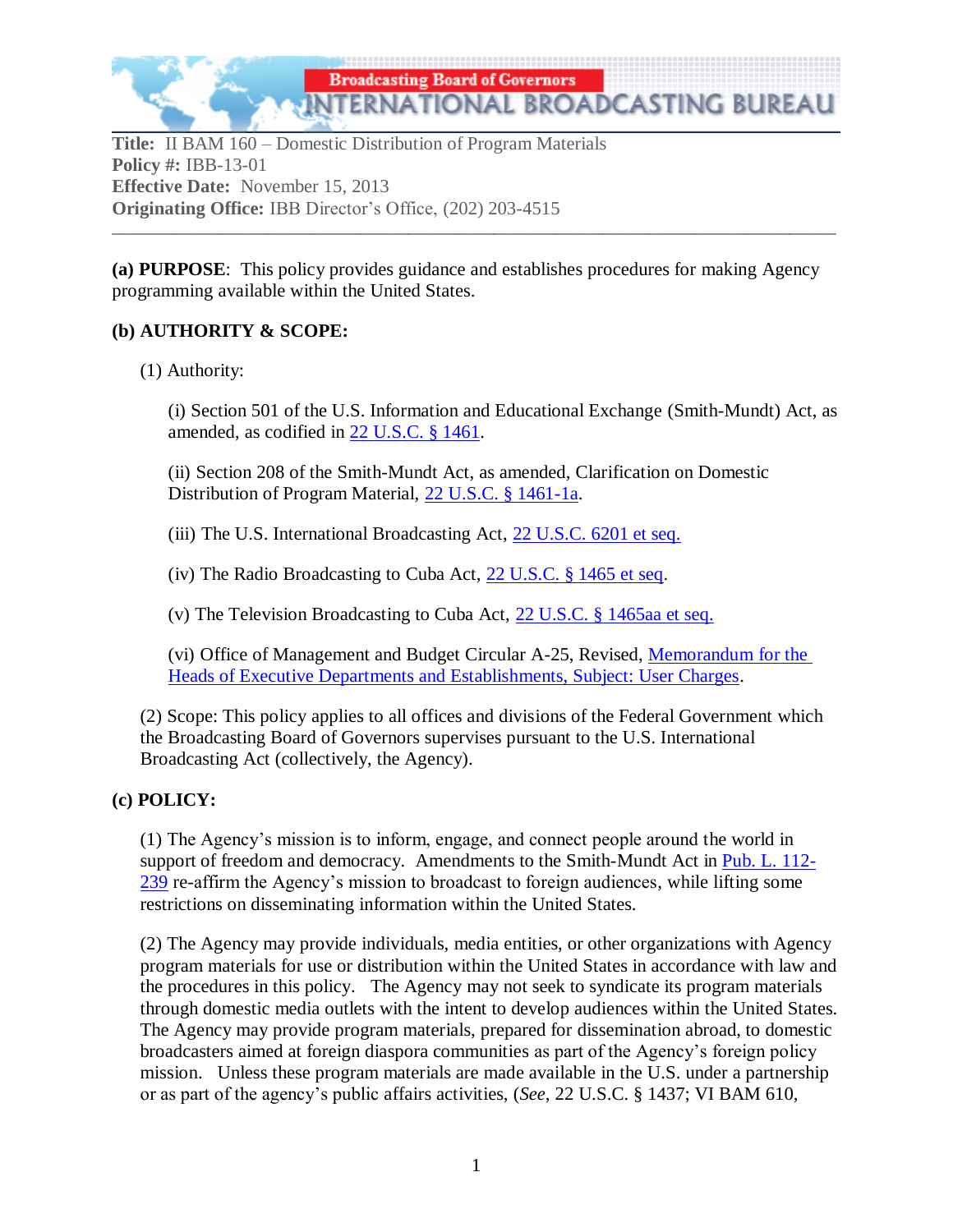Partnership Policy), then program materials must be provided upon request only. All domestic distribution shall fall within the following three categories:

(i) Public Affairs – The Agency may provide information about the Agency's operations, programs, and program materials, including granting permission for a one-time use of Agency programming, when it serves the Agency's public affairs functions.

(ii) Media and Organization Requests for an Ongoing Subscription to Agency Program Materials – Upon request, the Agency may enter an agreement to provide media entities, or other organizations, an ongoing subscription to Agency program materials on a caseby-case basis, as described below.

(A) A case-by-case determination shall include the following considerations:

*(1)* Whether such an ongoing subscription agreement is consistent with the public diplomacy and broad foreign policy objectives of the Unites States (*See* 22 U.S.C. §§ 6201, 6202(a)(1));

*(2)* Whether such an ongoing subscription agreement would serve the Agency's mission to communicate to foreign audiences, or open communication of information and ideas among the people of the world (*See* 22 U.S.C. §§ 1461,  $6201(2)$ ,  $6204(a)(1)$ ;

*(3)* Whether such an ongoing subscription agreement would serve the Agency's mission to promote human rights, including freedom of opinion and expression. The Agency shall consider whether a media entity's intended use of Agency programming would support the Agency's efforts to provide a variety of opinions or otherwise meet the needs which remain unserved by the totality of media voices available to people within nations and regions subject to censorship or repression (*See* 22 U.S.C. §§ 6201(1), 6202(a)(8), (b)(7));

*(4)* Whether entering such an agreement would be consistent with the highest professional standards of broadcast journalism, as outlined in an Agency broadcasting element's charter or journalistic code (*See* 22 U.S.C. § 6202(a)(5),  $(c)$ :

*(5)* Whether a media entity's intended use of Agency programming would complement, rather than duplicate, adequate information dissemination from the Agency's other broadcasters, private United States broadcasters, or governmentsupported broadcasting entities of other democratic nations. The Agency shall consider what, if any, broadcasts are available to the public in the relevant media market, in the same language and medium (e.g. radio or television) as the requested program materials, from private U.S. broadcasters or from governmentsponsored broadcast entities from democratic nations (*See* 22 U.S.C. §§ 1462, 6202(a)(3)-(4); H. Conf. Rep. No. 103-482);

*(6)* Whether entering into such an agreement would help the Agency to effectively reach a significant target audience (*See* 22 U.S.C. §§ 6202(a)(7));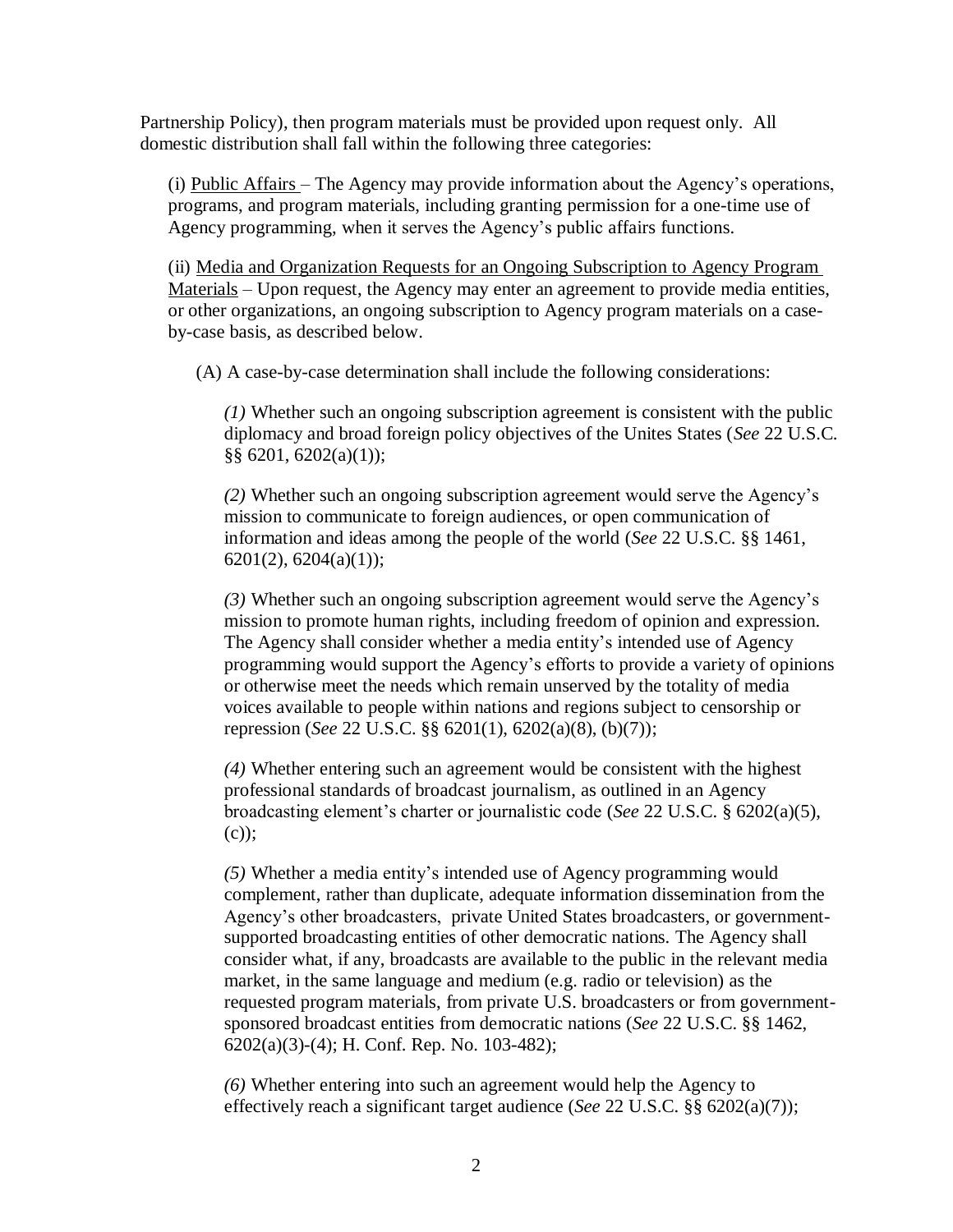*(7)* The extent to which entering into an ongoing subscription agreement would be consistent with all other broadcasting standards, principles, charters, and objectives of the Agency (*See generally*, 22 U.S.C. §§ 1461, 1462, 6201-6206; and

*(8)* Whether distributing the requested program materials would be cost prohibitive to the agency because of an agreement with a third party who holds a copyright in the requested materials. (*See* Pub. L. 112-239 §1078(b); 22 U.S.C. §§ 1461(b)(1)(C));

(B) The Agency may provide ongoing subscribers access to a professional distribution systems, such as the Direct system ("Direct"). Any agreement to grant a media entity an ongoing subscription to Agency programming:

*(1)* Must include limitations to ensure the subscriber keeps the Agency fully informed regarding its dissemination of Agency programming, to prevent further dissemination of Agency programming outside the scope of the agreement, and to prevent use or dissemination of Agency programming that does not meet the standards in paragraph  $(C)(ii)(1)$  above;

*(2)* Must place responsibility on the subscriber to secure any necessary licenses from all persons or organizations that hold a copyright in any portion of requested program materials;

*(3)* Must require the subscriber to credit the Agency broadcasting element which produced the programming in any and all uses of those program materials; and

*(4)* Must require the subscriber to play program materials unaltered and in full at least once; and

*(5)* May establish subscriber fees in order to recover reasonable costs.

(iii) Domestic Partnerships with Incidental Distribution - The Agency may pursue and enter contractual or partnership agreements to distribute its programming in any form, or via any medium of communication, including but not limited to satellite broadcasting and the Internet. The Agency may distribute its programming via any means, regardless of whether this distribution incidentally reaches the United States, so long as distributing programming by these means serves the Agency's international broadcasting statutory mission. *See* VI BAM 610, Partnership Policy; and BAM Title IX, Procurement for procedures on entering partnerships or contracts.

#### **(d) PROCEDURES AND PRIMARY RESPONSIBILITIES:**

(1) Public Affairs – Each broadcaster will respond to its own public affairs requests through the broadcaster's Public Relations Office.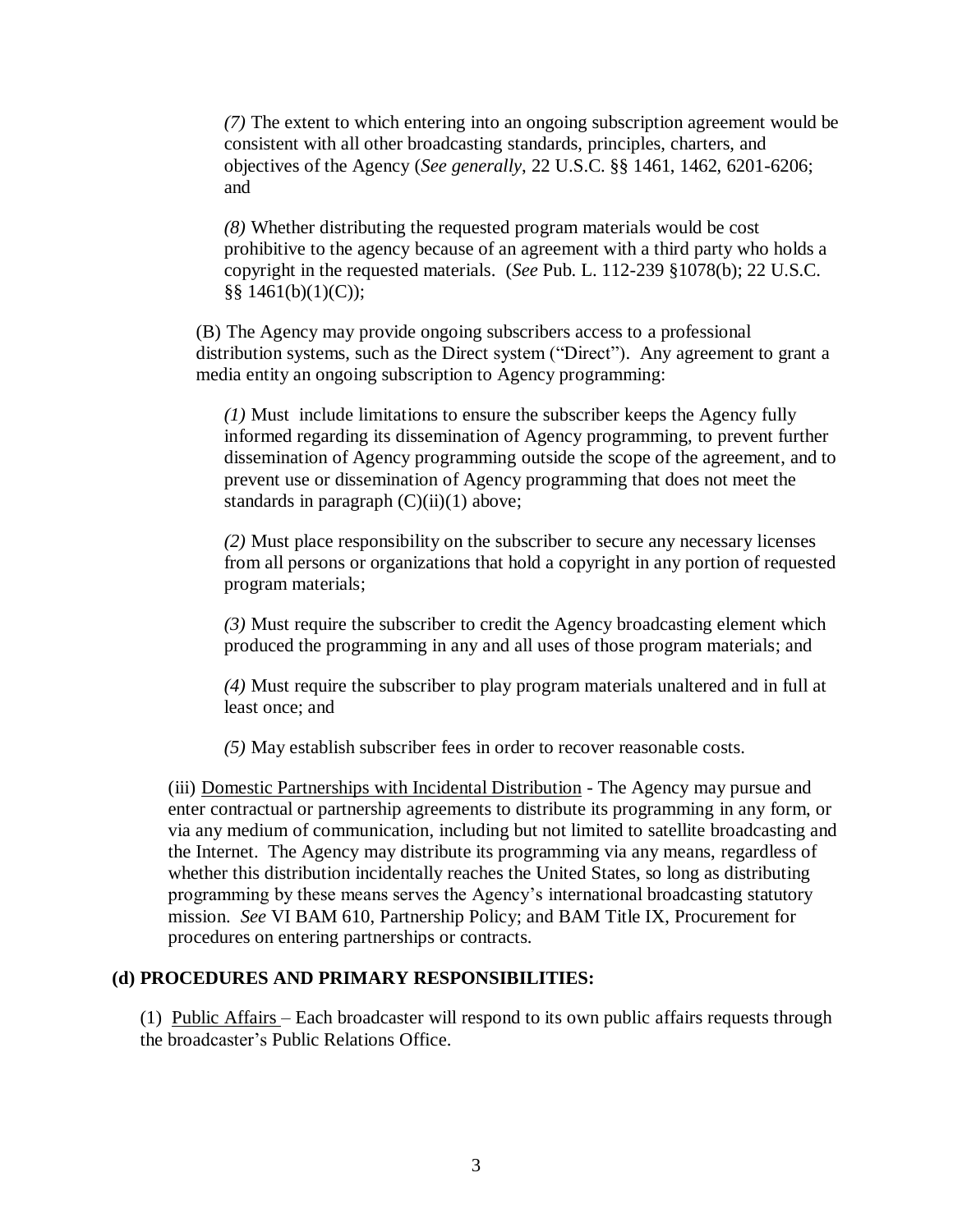(i) The Public Relations Offices at each broadcaster are responsible for keeping a record of all domestic public affairs programming requests. This record should be provided once a year to the IBB Director's Office.

(2) Media Requests for an Ongoing Subscription to Agency Program Materials –The procedures for reviewing and answering requests for an ongoing subscription agreement are below:

(i) The Office of Strategy and Development (OSD) responds to written requests to enter into an ongoing subscription agreement for Agency program materials in the United States, including requests for access to Direct.

(ii) After OSD receives a written request with sufficient information, OSD shall, within 15 calendar days, draft a determination regarding whether entering into an ongoing subscription agreement is in the Agency's best interests, based on the considerations in paragraph (c)(ii) above, and forward its recommendation to the IBB Director's Office.

(iii) Within 15 calendar days of receiving OSD's recommendation, the IBB Director will make a determination, in consultation with either the VOA or OCB Director, based on the considerations in paragraph  $(c)(ii)$  above, whether to allow the request to go forward to the next step or whether to deny it.

(iv) Decisions by the IBB Director not to enter into the subscription agreement will be communicated to the requestor by OSD in writing.

(v) If the IBB Director determines that a subscription request should be granted, OSD shall immediately communicate that determination to the Agency broadcasting element that produces the requested program materials, the Office of Digital Design and Innovation (ODDI), and the Office of Technology, Services and Innovation (TSI).

(vi) Within 15 calendar days of receiving the IBB Director's decision, ODDI and TSI shall consult with OSD and the Agency broadcasting element regarding the capabilities of Direct, or other Agency systems used to provide subscribers with ongoing access to Agency programming.

(vii) Also within 15 calendar day of the IBB Director's decision, the broadcaster shall initiate contact with any third party vendors to determine if the requestor needs to secure any domestic rebroadcast rights. Alternatively, the broadcaster may provide vendor contact information directly to the requestor (via OSD) for the purpose of securing the necessary domestic rebroadcast rights. The broadcasting element may not grant a request without approval from the IBB Director.

(viii) Once the broadcasting element communicates any vendor issues or costs for the request, OSD shall inform the Requestor, in writing, of this information.

(ix) Provided the domestic licensing issues are resolved, OSD may use a template agreement that has been previously cleared by the Office of General Counsel for all ongoing subscribers approved by the IBB Director. Alternatively, OSD may negotiate a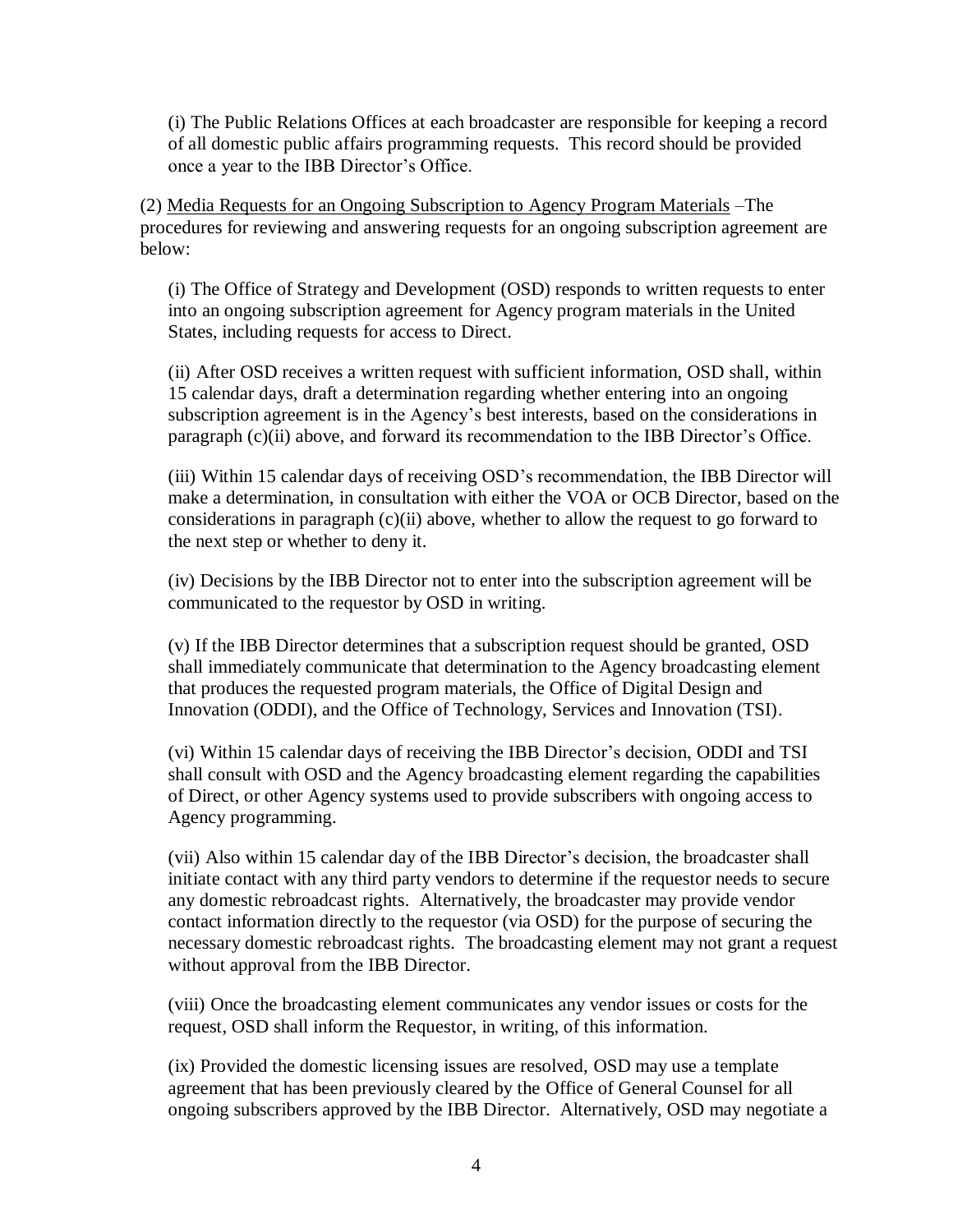new agreement or amendments to a template agreement, as long as OSD receives legal clearance from the Office of General Counsel before entering such an agreement.

(x) OSD shall keep a copy of:

(A) The final determination regarding the best interest of the Agency based on the standards in paragraph (c)(ii) above;

(B) The final version of all subscription agreements; and

(C) Any other records related to the subscription agreement.

(xi) The relevant broadcasting element shall coordinate with ODDI and TSI to ensure that the programming the subscriber requests is available on Direct, or is available through another system.

(xii) Annual Review:

(A) Within one year of the effective date of each subscription agreement to allow continuing use or distribution of Agency program material within the United States, OSD shall review its original determination regarding the standards in paragraph (C)(ii)(1) and submit the results of that review to the IBB Director.

(B) If, for any reason, OSD or the IBB Director, in consultation with the OCB or VOA Directors, determine that providing an ongoing subscription is no longer in the best interest of the Agency based on the factors outlined in this policy, the Agency shall take appropriate action, including but not limited to amending or terminating a subscription agreement.

(3) Domestic Partnerships and Contracts with Incidental Distribution – Agency non-fee partnership requests will follow the procedures in VI BAM 610, Partnership Policy, which is managed by the IBB Office of Administrative and Secretariat Operations. The procedures for entering into Contracts are found in the Federal Acquisition Regulation and BAM Title IX. The Office of Contracts manages contracts and procurements, including Contracts to broadcast or make Agency programming available abroad, with incidental distribution in the United States.

(4) Determining Fees – The Office of the Chief Financial Officer (OCFO), Financial Operations Division, in consultation with OSD, ODDI, TSI and the Agency broadcasting element, shall draft the Agency's determination whether to charge fees, and the amount of fees, in accordance with OMB Circular A-25. OCFO shall conduct a review of the Agency's determination on fees, at least once every two years, or more frequently as necessary. OCFO shall keep all records associated with the Agency's determinations, and periodic reviews, as described in OMB Circular A-25 paragraph 8(g).